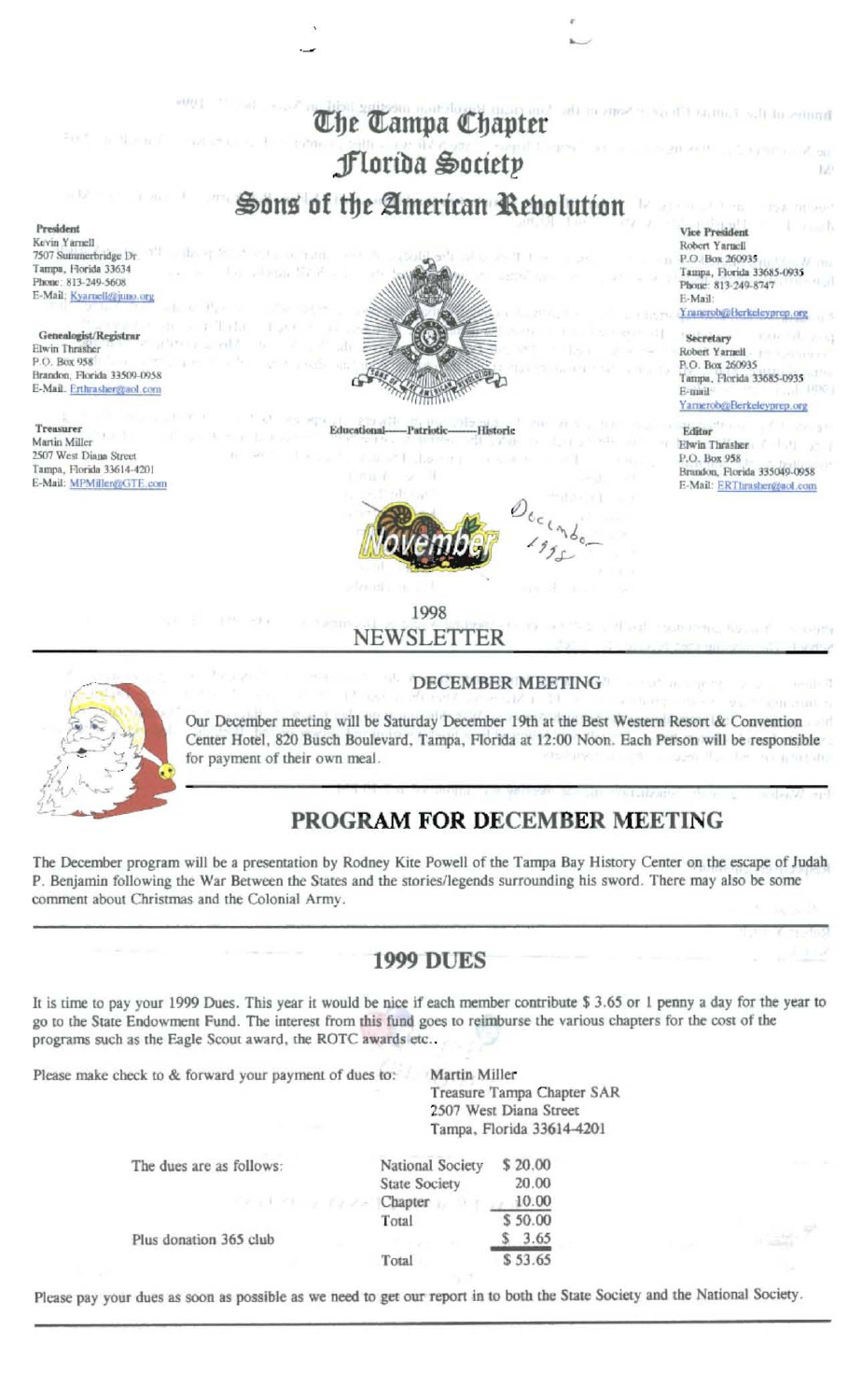Minutes of the Tampa Chapter Sons of the American Revolution meeting held on November 21, 1998

111450 Y GUIHA Y 111 Y The November 21, 1998 meeting of the Tampa Chapter of the SAR was called to order by President Kevin Yarnell at 12:05 PM. VIONOS LOITOJ U

Present were: Jim Chambers, Mr. & Mrs. Dwight Tetrick, Jim Washburn, Alicia Addeo, Bob Yarnell, Kevin Yarnell, Marty Miller, Elwin Thrasher, Mr. & Mrs. Claude Richie.

Jim Washburn offered the invocation which was followed by the Pledge of Allegiance and the SAR pledge. President Yarnell then shared with the members positive notes and letters he has received about the SAR luncheon last spring.

President Yarnell also reported that he has received an inquiry about the essay contest, which he will handle. Bob Yarnell then gave the secretaries report. He reported on the favorable mention we have received in the Florida Patriot and reviewed the December program. It was then announced that Dwight Tetrick had received the War Services Medal/certificate from the national office. Marty Miller gave the treasurers report and the chapter is in fine shape financially. It was announced that the 1999 dues were now due.

President Yarnell then announced that it was time for the election of officers. He opened the floor for nominations. Hearing none, Bob Yarnell moved and Dwight Tetrick seconded the motion to cease nominations and accept the slate of officers presented by the nominating committee. The motion was approved. The new officers for 1999 are:

> President Vice President Secretary Treasurer Chaplain Editor Genealogist/Registrar

Robert Yarnell Dwight Tetrick Kevin Yarnell Marty Miller Jim Washburn **Elwin Thrasher** Elwin Thrasher

President Yarnell announced that Board of Governors meeting would be December 3<sup>rd</sup> at 5:00 PM at Tampa Catholic High School. The meeting then recessed for lunch.

Following lunch, program director Bob Yarnell introduced Alicia Addeo, Historian at Ft. DeSoto Park as guest speaker. She in turn introduced a video produced by the Plant Museum. After the video, Ms. Addeo spoke about Sgt. Henry Dodson and his experiences in Tampa during the Spanish/American War. She illustrated her talk with slides of Sgt. Dodson and read excerpts from his letters home. The talk was followed by a brief question and answer period. Both the video and the talk were informative and well received by the members.

Jim Washburn gave the benediction and the meeting was adjourned at 2:10 PM.

TEA SEBBET F.TO STOP 17 / SENDONY

Respectively submitted

| Robert Yarnell                                                                                     |  |  |  |
|----------------------------------------------------------------------------------------------------|--|--|--|
| Robert Yarnell<br>Secretary                                                                        |  |  |  |
|                                                                                                    |  |  |  |
| indicate that it is the special of the content of the second forces in the second process that the |  |  |  |

and the will need and we offer that



**Jeff Mancinik STARR** 

SEE of Louis Bear

December 2

400 Foreston



### **EAGLE SCOUT ESSAY CONTEST**

Compatriot Barry Rich has received two responses for the Eagle Scout Essay Contest this year and their Essay is to be examined to determine the winner for the Tampa Chapter award. The winning contestant can then to the State Society to compete with the winners of all the state chapters for a state winner. The state winner then goes to the National Society to compete against all of the State winners for the National award.

It is encouraging that we have had a better response for this program than last year. It is a very worthwhile program and